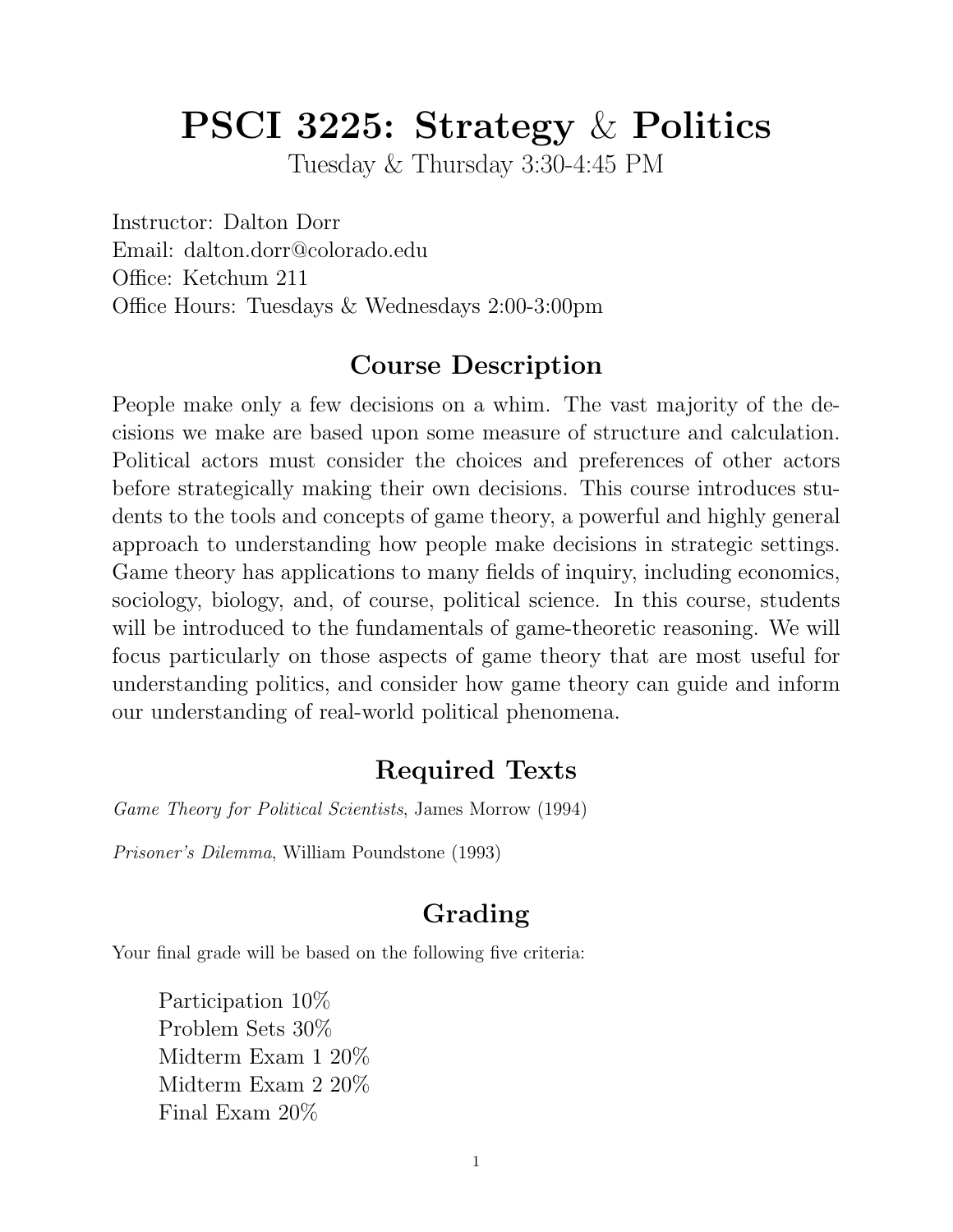#### Participation - 10%

The participation grade is based upon a student's preparation, effort, and involvement in class discussion and activities. Students are expected to complete all assignments and readings prior to class and come ready to engage in the scheduled activities for the class period.

#### Problem Sets - 30%

You may work on the problem sets together in small groups (3–5 people), and compare your work, but only after attempting them alone. Please note that the material in this class is a little technical and you will benefit enormously from repetition and practice. This is a class where you will learn by doing. As such, I strongly, strongly recommend that you take this requirement very seriously, and attempt the problem sets on your own before seeking help from others. If you simply copy someone else's answers, you will not learn anything from puzzling over the problems and will probably do very poorly on the exams. Because I don't want you to worry too much about doing poorly on any particular problem set, I will drop your two lowest problem set grades from your final average. However, you are still required to turn in every problem set. Any problem set that is not completed will result in a penalty of 2 points off of your final grade for the course.

#### Midterm Exams - 40%

Midterm 1 will be held on XXX. Midterm 2 will be held on XXX. The exams are in-class and closed book, and you will not be permitted to work together oruse outside help.

#### Final Exam - 20%

The final exam will be held on Saturday, May 5 from 1:30 to 4:00 pm. The exam will contain multiple choice as well as short answer and essay format questions. The exam is comprehensive, which means it will cover material from the entire semester.

A Note on Math: Though the advanced study of game theory does require some knowl-edge of higher math, in this introductory class we will not actually be doing very muchmathematics, and most of what you will need I will teach as we go. The class will requiredeductive reasoning, but not advanced math. That said, if you are not comfortable withhigh-school level algebra (such as how to solve forxgiven a simple equation) you maystruggle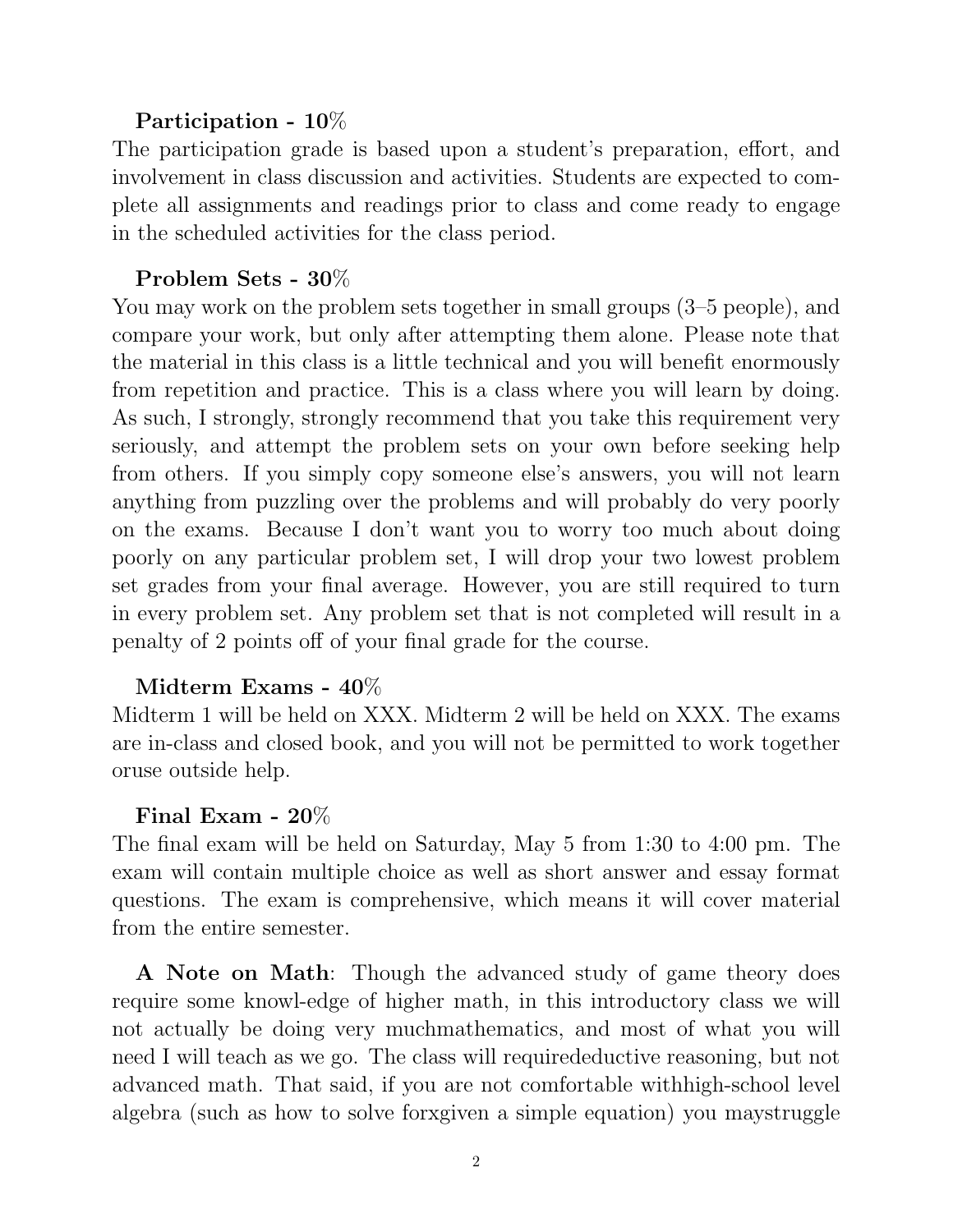in this class. If you have concerns, come meet with me and we can talk aboutthem.

#### Letter Grade Scale

A:  $>93$ ; A-: 92-90 B+: 89-87; B: 86-83; B-: 82-80 C+: 79-77; C: 76-73; C-: 72-70 D+: 69-67; D: 66-63; D-: 62-60  $F: < 60$ 

#### Assignments

Problem sets should be turned in as a hard copy at the start of class. Problem sets may be turned in up to one class period late, at a 20 point penalty. We will go over answers to each problem set the class period after they are due, so any problem sets turned in after that date will receive a grade of zero. However, even problem sets turned in late enough to receive a zero will still negate the 2 point non-completion penalty as long as they are attempted. In the event of a documented serious illness or emergency that prevents you from completing a problem set, come see me and we will discuss a resolution.

#### Syllabus

This syllabus represents a general plan for the course; I reserve the right to deviate from it if necessary. Students will be given advance notification of any changes to the syllabus. Students are responsible for the contents outlined within this syllabus and and changes made thereafter.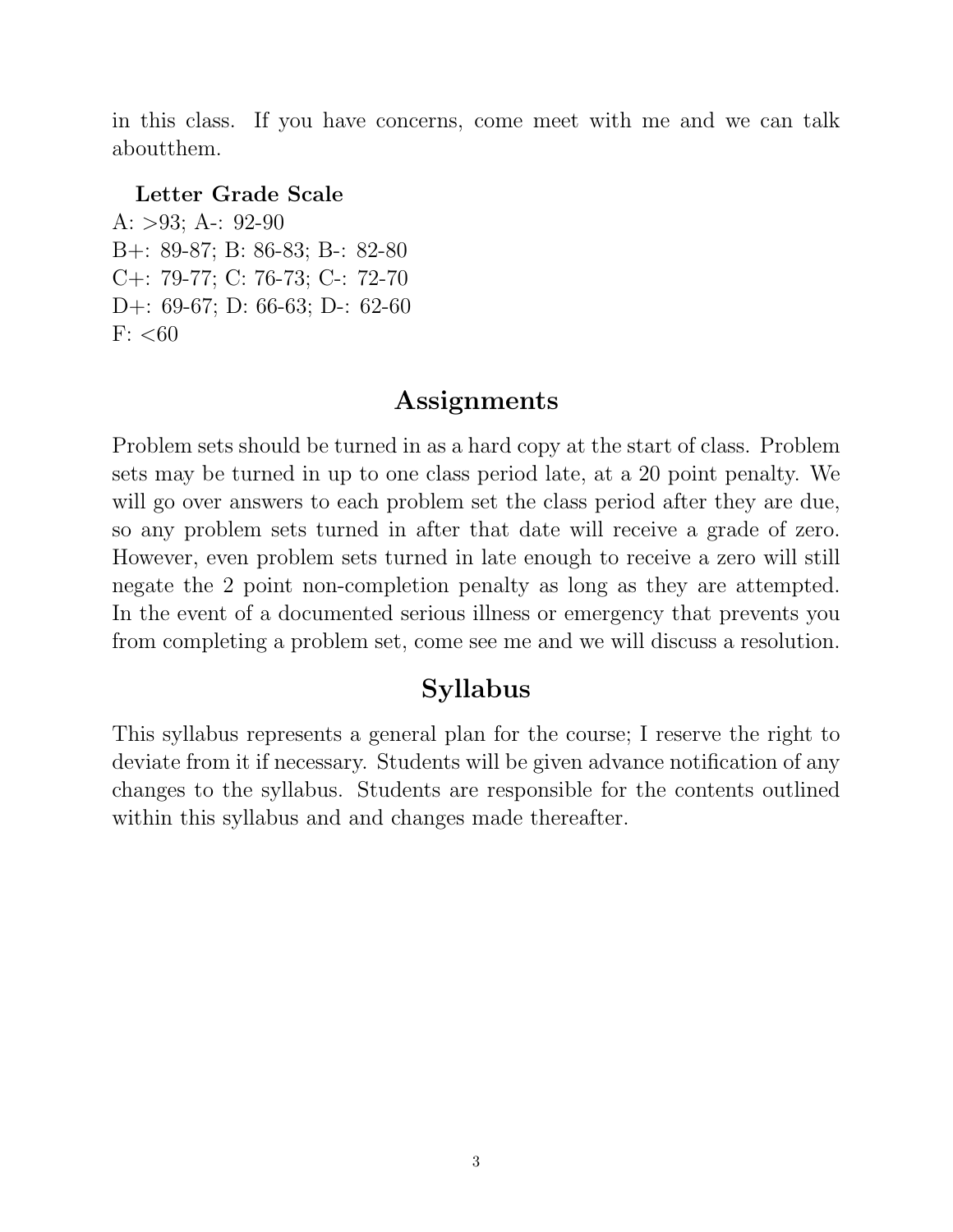#### Course Outline

| Date    | Content                                    | Readings                         |
|---------|--------------------------------------------|----------------------------------|
| Unit 1  | Purpose & Structure                        |                                  |
| Week 1  | Game Theory in Political Science           | Morrow Ch.1; Poundstone Ch.1     |
| Week 2  | Utility & Decision Theory                  | Morrow Ch.2                      |
| Week 3  | Collective Choice & Preference Aggregation |                                  |
| Week 4  | Review & Midterm 1                         |                                  |
| Unit 2  | Applications $\&$ Equilibria               |                                  |
| Week 5  | Normal Form Games                          | Morrow Ch.4 (pg. $73-104$ only)  |
| Week 6  | Nash Equilibrium                           |                                  |
| Week 7  | Introduction to Mixed Strategies           | Poundstone Ch.3                  |
| Week 8  | More Mixed Strategy                        | Poundstone Ch.6-8 $\&$ 10-12     |
| Week 9  | <b>Extensive Form Games</b>                | Morrow Ch.5                      |
| Week 10 | Review & Midterm 2                         |                                  |
| Unit 3  | Information                                |                                  |
| Week 11 | Uncertainty                                |                                  |
| Week 12 | Incomplete Information                     |                                  |
| Week 13 | Signaling                                  | Morrow Ch.6                      |
| Week 14 | Repeated Games                             | Morrow Ch.9 (pg. $260-291$ only) |
| Week 15 | Applications & Review                      | Axelrod $(1984, on D2L)$         |
| Final   | Final Exam: May 5, 1:30-4:00 pm            |                                  |

# University Policies

#### Honor Code

All students of the University of Colorado at Boulder are responsible for knowing and adhering to the academic integrity policy of this institution. Violations of this policy may include: cheating, plagiarism, aid of academic dishonesty, fabrication, lying, bribery, and threatening behavior. All incidents of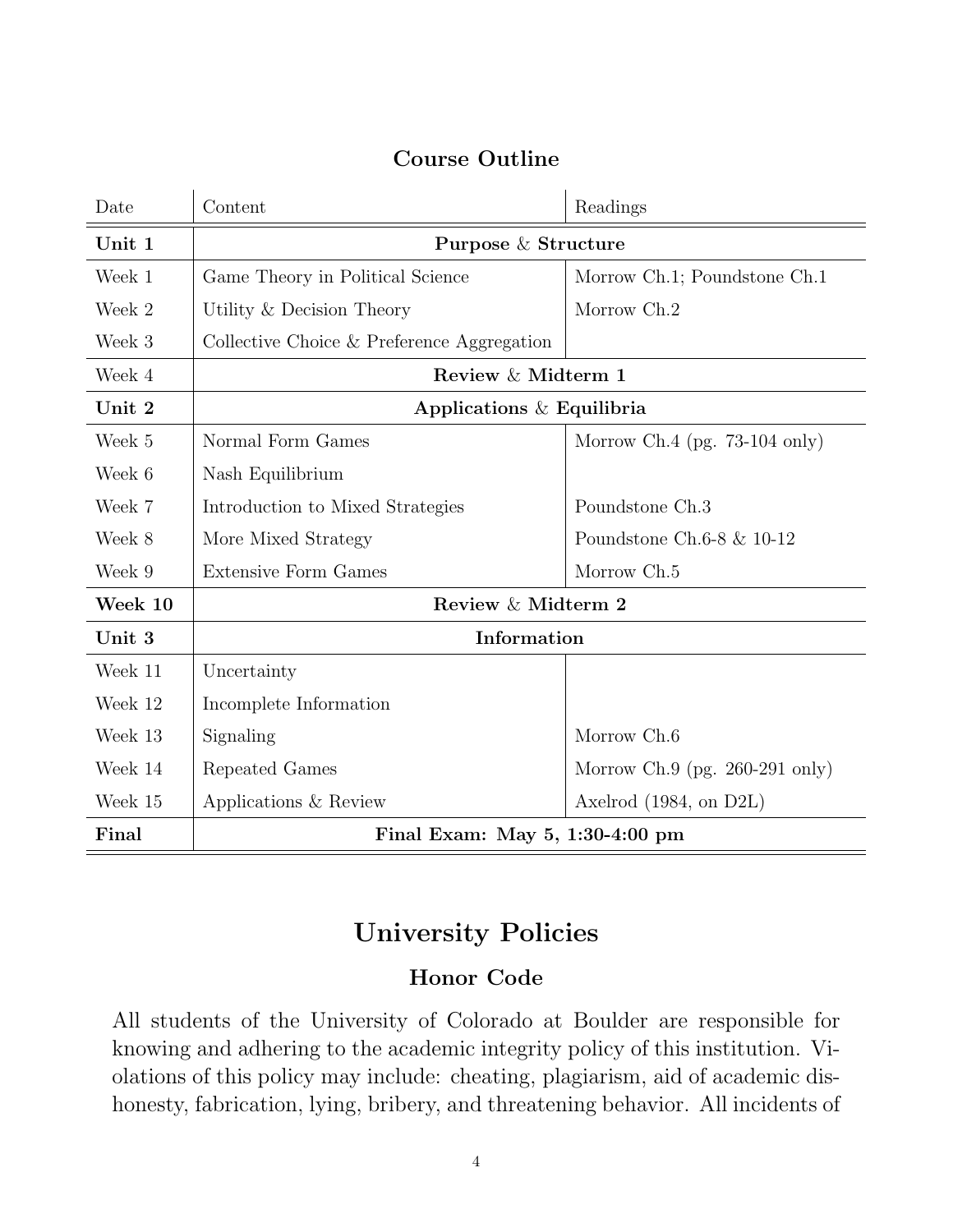academic misconduct shall be reported to the Honor Code Council and those students who are found to be in violation of the academic integrity policy will be subject to both academic sanctions from the faculty member involved and non-academic sanctions (including but not limited to university probation, suspension, or expulsion). Please refer to http://honorcode.colorado.edu to view the specific guidelines. If you have any questions related to this policy, please contact the Honor Code Council at honor@colorado.edu.

#### Classroom Behavior

Students and faculty each have responsibility for maintaining an appropriate learning environment. Those who fail to adhere to such behavioral standards may be subject to discipline. Professional courtesy and sensitivity are especially important with respect to individuals and topics dealing with differences of race, color, culture, religion, creed, politics, veteran's status, sexual orientation, gender, gender identity and gender expression, age, disability, and nationalities. Class rosters are provided to the instructor with the student's legal name. I will gladly honor your request to address you by an alternate name or gender pronoun. Please advise me of this preference early in the semester so that I may make appropriate changes to my records. See policies at: http://www.colorado.edu/policies/classbehavior.html and at: http://www.colorado.edu/studentaairs/judicialaairs/code.html

#### Disability

If you qualify for accommodations because of a disability, please submit to me a letter from Disability Services in a timely manner so that your needs can be addressed. Disability Services determines accommodations based on documented disabilities. Contact: (303) 492-8671, Center for Community, N200, and http://www.colorado.edu/disabilityservices.

#### Religious Observances

Campus policy regarding religious observances requires that faculty make every effort to deal reason- ably and fairly with all students who, because of religious obligations, have conflicts with scheduled exams, assignments or required attendance. Full details at: http://www.colorado.edu/policies/facrelig.html.

#### Discrimination and Harassment